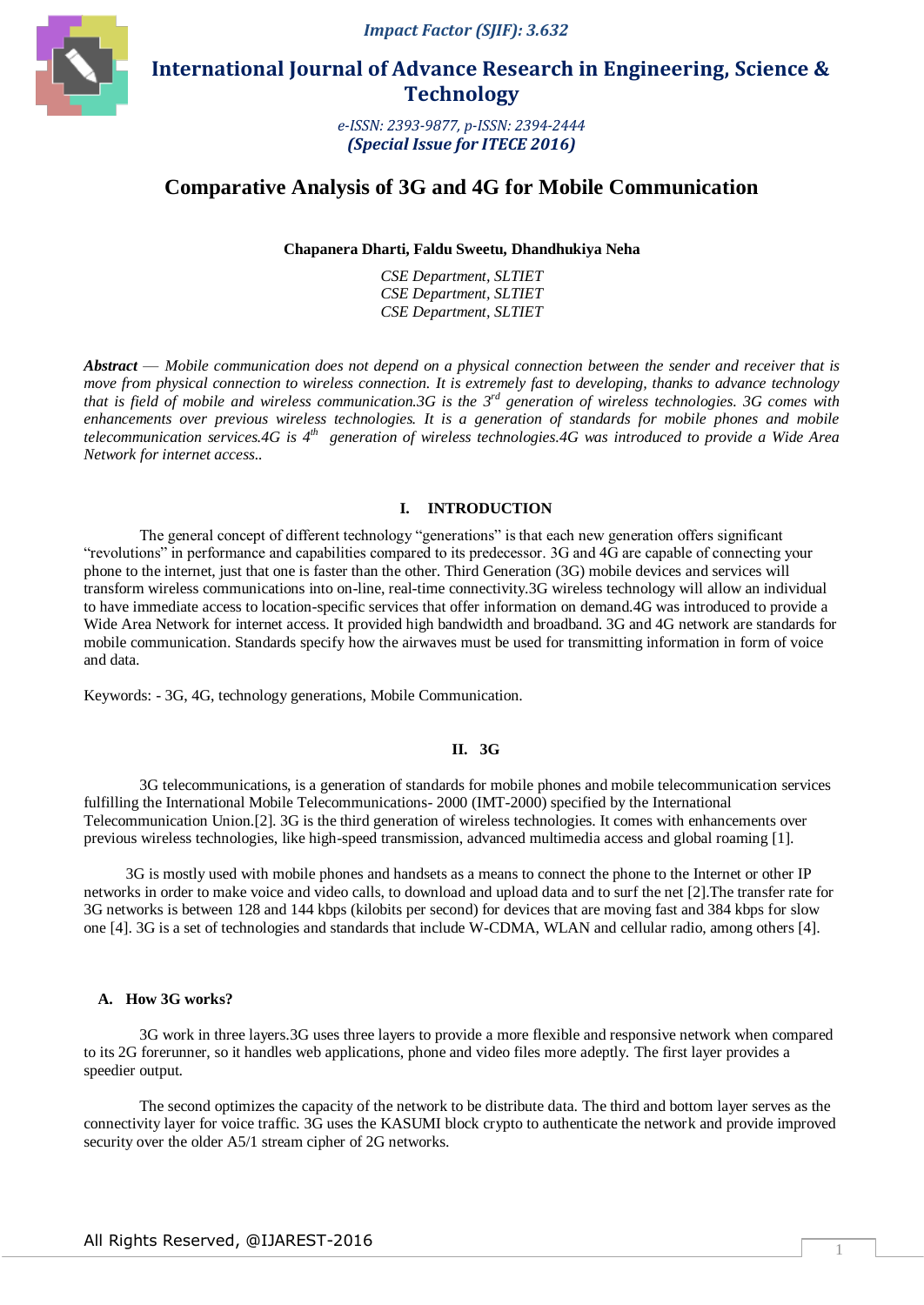

# **3G Network Architecture**

**Figure 1. 3G Network Architecture**

## **B. Applications of 3G**

- Global Positioning System (GPS)
- Location-based services
- Mobile TV
- Telemedicine
- Video Conferencing
- Video on demand

## **C. Pros of 3G**

- 3G offers much faster data transfers, up to speeds as high as 2Mbps.[1]
- Developers can use this network to create maps and positioning services. [1]
- The Most Popular Camera App. [1]
- This network also offers powerful multimedia services, using this develop apps such as online billing systems, video conferencing etc. [5]
- 3G is a preferred platform for many popular mobile phone games, especially those which contain graphics and animation. [1]
- Advanced developers can also develop apps for mobile TV, IM and video chatting, as 3G supports all these and much more.[1]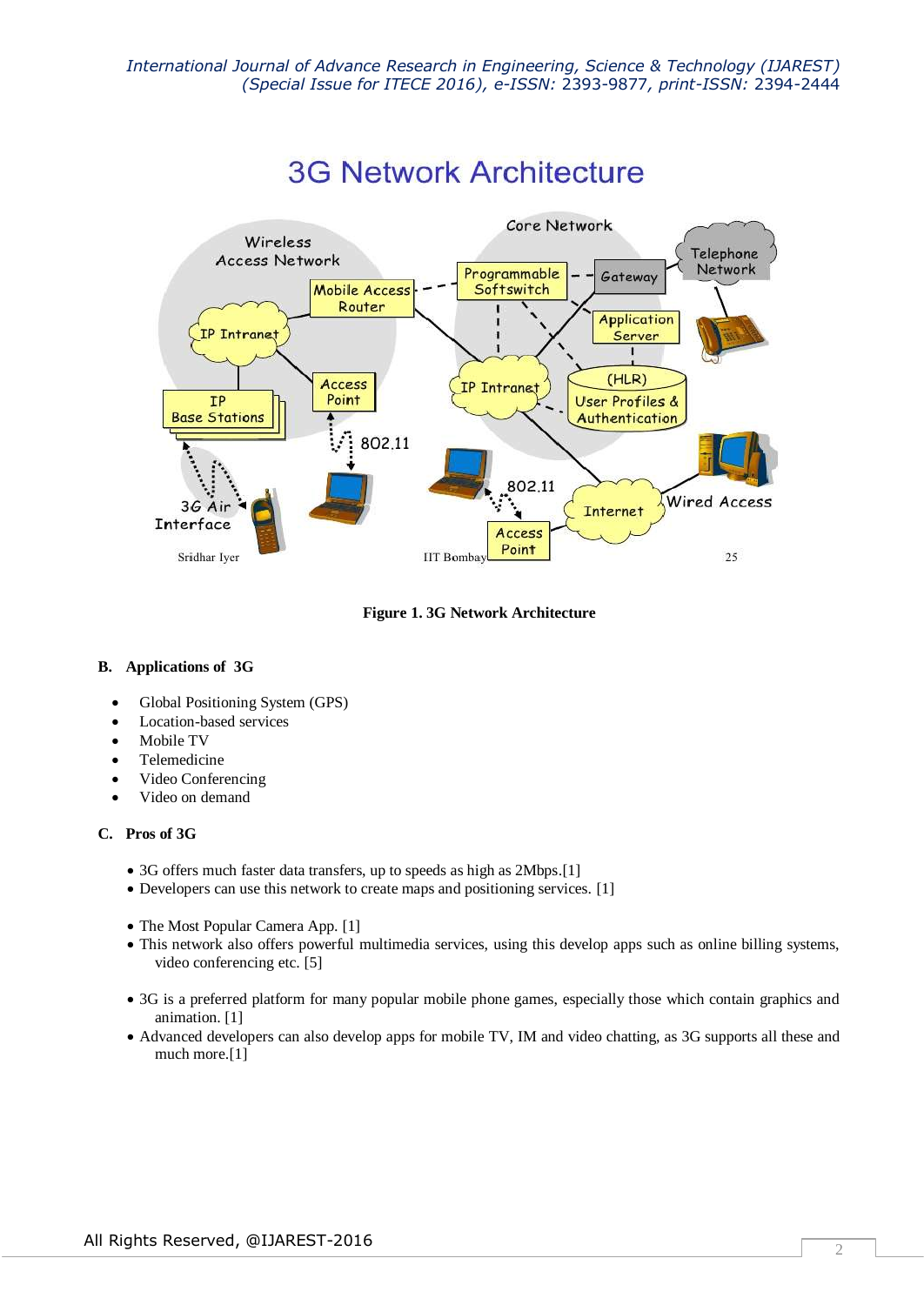## *International Journal of Advance Research in Engineering, Science & Technology (IJAREST) (Special Issue for ITECE 2016), e-ISSN:* 2393-9877*, print-ISSN:* 2394-2444

#### **D. Cons of 3G**

- 3G is expensive, you should understand that your clientele, though exclusive, will be limited in number.
- 3G users have the facility of enjoying video conferencing sessions with other 3G customers, they may not do too much more than that. So your sales of 3G apps may remain low-scale. [1]
- 3G, though available in most parts of the world today, still has to catch on in some nations. Users in these locations may opt for other types of network. [1]

## **III. 4G**

A wireless access technology and is the successor of 3G.called"3G and beyond" [3].4G enable seemless roaming between techno logies [3]. NTT DoCoMo company is testing 4G communication at 100 Mbps while moving, 1 Gbps while stationary [1].

All the network elements are digital [2]. 4G networks are projected to provide speeds of 100 Mbps while moving and 1 Gbps while stationary [4].

**'MAGIC'**

**M**obile Multimedia Communication **A**nywhere, Anytime with Anyone **G**lobal Mobility Support **I**ntegrated Wireless Solution **C**ustomized Personal Service [2]

#### **A. How 4G works?**

The process of IPv4 address exhaustion was expected to be in final stages. Therefore, IPv6 is essential to support a large number of wireless-enabled devices. 4G uses IP address is based on IPv6 [2]. IPv4 32 bits. Format: X.X.X.X Example: 192.168.251.1

IPv6 X IPv4 is 128 bits [5]. Example: 192.168.251.1, 79.23.178.225, 65.198.2.13, 000 (Home address),(care-of address), (mobile IP address), (local network address)

WiMax is using OFDMA in the downlink and in the uplink. The key technologies for 4G is called Open Wireless Architecture (OWA), supporting multiple wireless air interfaces in an open architecture platform.[4]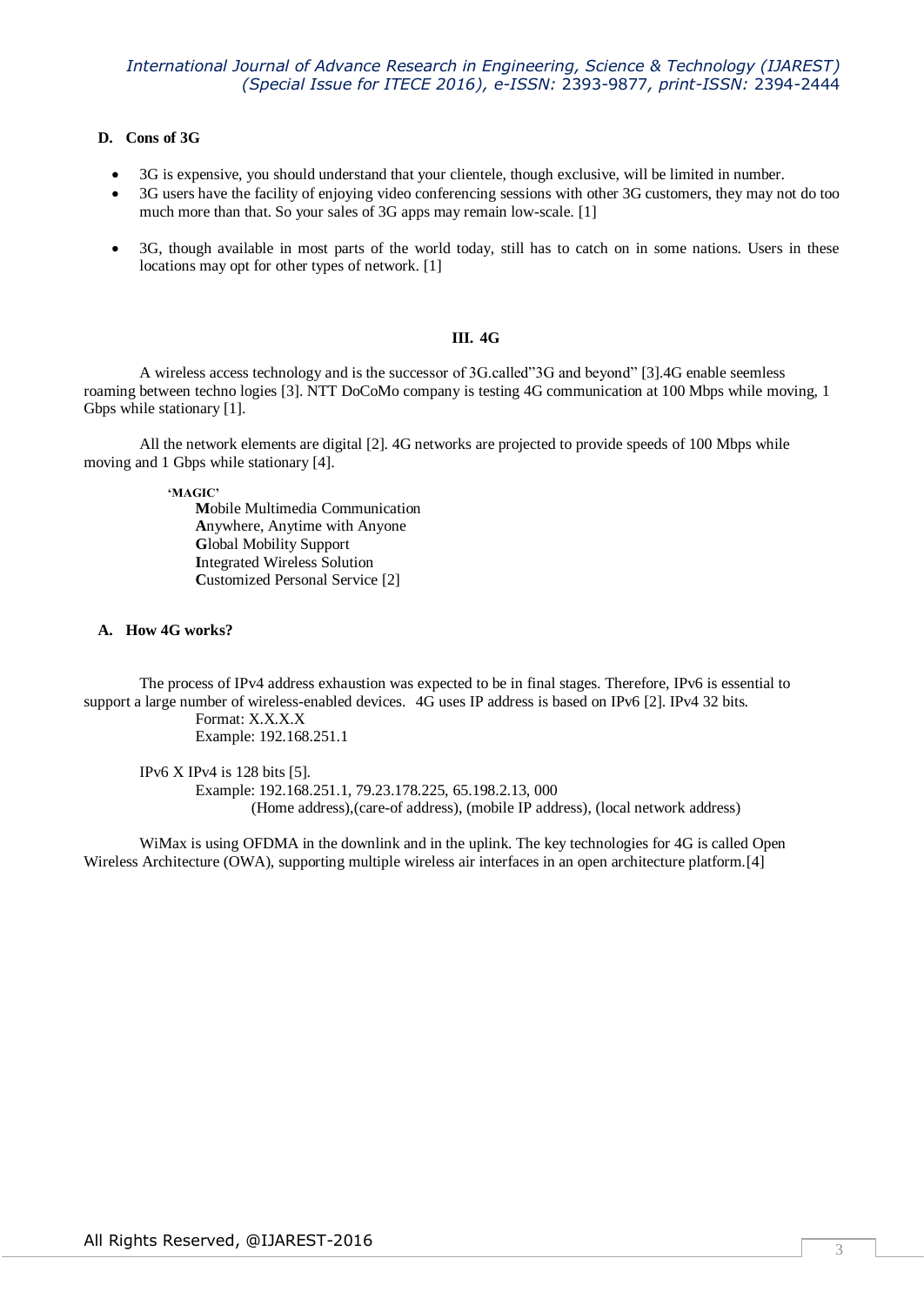

**Figure 1. 4G Network Architecture**

## **B. Applications of 4G**

- 4G and public safety
- Sensors in public vehicle
- Cameras in traffic light
- First responder route selection
- Traffic control during disasters
- M-commerce
- Entertainment services
- Communication services
- Organizational services

## **C. Pros of 4G**

- 4G offers is very good for advanced mobile services such as video and movie streaming. This offers much higher speed than 3G or Wi-Fi [4].
- Unlike Wi-Fi, 4G has far expanded coverage and hence, offers more or less constant connectivity.
- 4G enhances safety and privacy of data [5].
- You can choose from wide payment options. If you are renting 4G equipment, you can choose from among many pay-as-you-go plans. [4]
- Many companies are introducing low-cost 4G introductory offers. You can avail whichever suits you the best. [4]